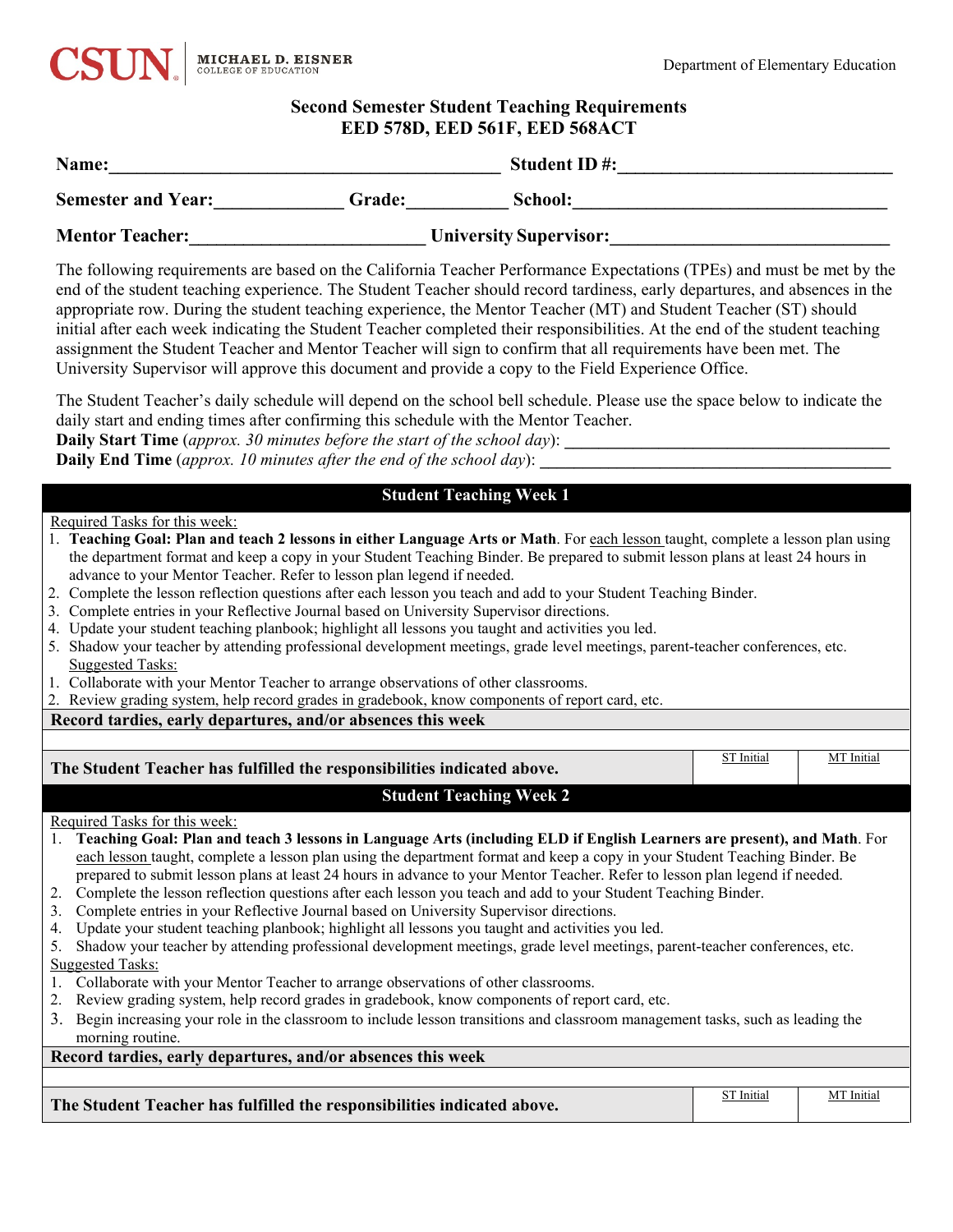# **Student Teaching Week 3**

### Required Tasks for this week:

- 1. **Teaching Goal: Plan and teach 4 lessons in Language Arts (including ELD \*), and Math.** For each lesson taught, complete a lesson plan using the department format and keep a copy in your Student Teaching Binder. Be prepared to submit lesson plans at least 24 hours in advance to your Mentor Teacher. Refer to lesson plan legend if needed.
- 2. Complete the lesson reflection questions after each lesson you teach and add to your Student Teaching Binder.
- 3. Complete entries in your Reflective Journal based on University Supervisor directions.
- 4. Update your student teaching planbook; highlight all lessons you taught and activities you led.
- 5. Shadow your teacher by attending professional development meetings, grade level meetings, parent-teacher conferences, etc.
- Suggested Tasks:
- 1. Collaborate with your Mentor Teacher to arrange observations of other classrooms.
- 2. Review grading system, help record grades in gradebook, know components of report card, etc.
- 3. If possible, begin videotaping live session ELA lessons for your edTPA Task 2. Any lessons you teach for edTPA count towards your lessons this week. Lessons for edTPA should be part of the normal classroom curriculum.
- 4. Collect data for edTPA Task 4.
- 5. Continue increasing your role in the classroom to include lesson transitions and classroom management tasks, such as leading the morning routine.

# **Record tardies, early departures, and/or absences this week**

**The Student Teacher has fulfilled the responsibilities indicated above.**

**Student Teaching Week 4**

### Required Tasks for this week:

- 1. **Teaching Goal: Plan and teach 5 lessons.** Continue teaching lessons in Language Arts (including ELD\*), and Math. This week, add a third subject area to the lessons you are teaching (history-social science, science, physical education, health education, or visual and performing arts). For each lesson taught, complete a lesson plan using the department format and keep a copy in your Student Teaching Binder. Be prepared to submit lesson plans at least 24 hours in advance to your Mentor Teacher. Refer to lesson plan legend if needed.
- 2. Complete the lesson reflection questions after each lesson you teach and add to your Student Teaching Binder.
- 3. Complete entries in your Reflective Journal based on University Supervisor directions.
- 4. Update your student teaching planbook; highlight all lessons you taught and activities you led.
- 5. Shadow your teacher by attending professional development meetings, grade level meetings, parent-teacher conferences, etc. Suggested Tasks:
- 1. Collaborate with your Mentor Teacher to arrange observations of other classrooms.
- 2. Review grading system, help record grades in gradebook, know components of report card, etc.
- 3. If possible, continue videotaping live session ELA lessons for your edTPA Task 2. Any lessons you teach for edTPA count towards your lessons this week. Lessons for edTPA should be part of the normal classroom curriculum.
- 4. Collect data for edTPA Task 4.
- 5. Continue increasing your role in the classroom to include lesson transitions and classroom management tasks, such as leading the morning routine.

# **Record tardies, early departures, and/or absences this week**

**The Student Teacher has fulfilled the responsibilities indicated above.**

ST Initial | MT Initial

ST Initial | MT Initial

# **Student Teaching Week 5**

### Required Tasks for this week:

- 1. **Teaching Goal: Plan and teach 6 lessons**. Continue teaching lessons in the three subject areas from Week 4. This week, add a fourth subject area to the lessons you are teaching (history-social science, science, physical education, health education, or visual and performing arts). For each lesson taught, complete a lesson plan using the department format and keep a copy in your Student Teaching Binder. Be prepared to submit lesson plans at least 24 hours in advance to your Mentor Teacher. Refer to lesson plan legend if needed.
- 2. During this week, based on the developmental level of the student teacher, the university supervisor and mentor teacher may approve the writing of brief lesson plans. Remaining scheduled lesson observations should still use the full department lesson plan format.
- 3. Complete the lesson reflection questions after each lesson you teach and add to your Student Teaching Binder.
- 4. Complete entries in your Reflective Journal based on University Supervisor directions.
- 5. Update your student teaching planbook; highlight all lessons you taught and activities you led.
- 6. Shadow your teacher by attending professional development meetings, grade level meetings, parent-teacher conferences, etc.

*(continued on next page)*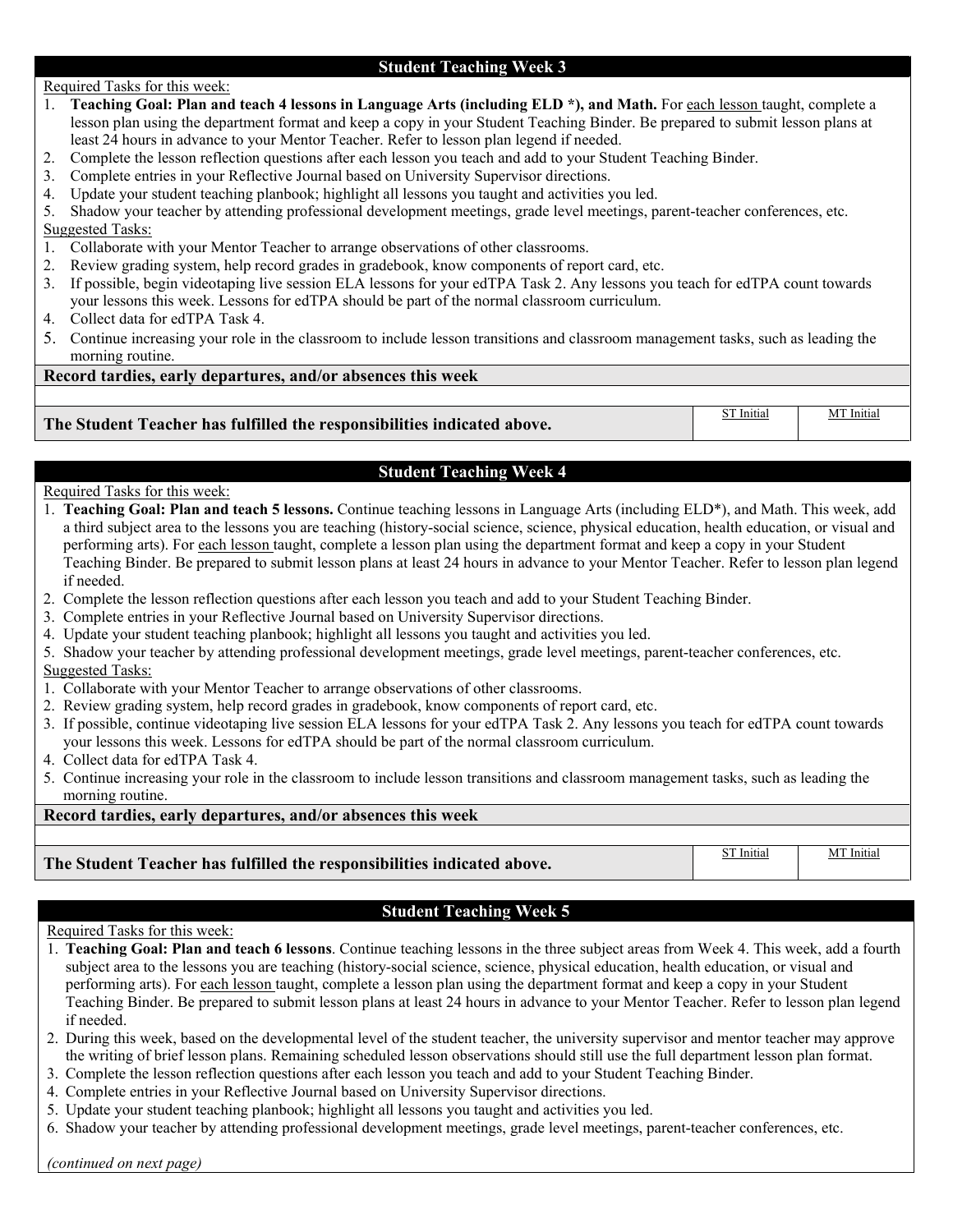# **Student Teaching Week 5 (cont.)**

### Suggested Tasks:

- 1. Collaborate with your Mentor Teacher to arrange observations of other classrooms.
- 2. Review grading system, help record grades in gradebook, know components of report card, etc.
- 3. Teach a series of history-social science lessons or a series of science lessons.
- 4. Continue increasing your role in the classroom to include lesson transitions and classroom management tasks, such as leading the morning routine.

# **Record tardies, early departures, and/or absences this week**

### **The Student Teacher has fulfilled the responsibilities indicated above.**

# **Student Teaching Week 6**

# Required Tasks for this week:

- 1. **Teaching Goal: Plan and teach 7 lessons.** Continue teaching lessons in the four subject areas from Week 5. This week, add a fifth subject area to the lessons you are teaching (history-social science, science, physical education, health education, or visual and performing arts). For each lesson taught, complete a lesson plan using the department format and keep a copy in your Student Teaching Binder. Be prepared to submit lesson plans at least 24 hours in advance to your Mentor Teacher. Refer to lesson plan legend if needed.
- 2. Complete the lesson reflection questions after each lesson you teach and add to your Student Teaching Binder.
- 3. Complete entries in your Reflective Journal based on University Supervisor directions.
- 4. Update your student teaching planbook; highlight all lessons you taught and activities you led.
- 5. Shadow your teacher by attending professional development meetings, grade level meetings, parent-teacher conferences, etc. Suggested Tasks:
- 1. Collaborate with your Mentor Teacher to arrange observations of other classrooms.
- 2. Review grading system, help record grades in gradebook, know components of report card, etc.
- 3. Teach a series of history-social science lessons or a series of science lessons.
- 4. Continue increasing your role in the classroom to include lesson transitions and classroom management tasks, such as leading the morning routine.

# **Record tardies, early departures, and/or absences this week**

# **The Student Teacher has fulfilled the responsibilities indicated above.**

# **Student Teaching Week 7**

### Required Tasks for this week:

- 1. **Teaching Goal: Plan and teach 8 lessons.** Continue teaching lessons in the five subject areas from Week 6. This week, add a sixth subject area to the lessons you are teaching (history-social science, science, physical education, health education, or visual and performing arts). ). For each lesson taught, complete a lesson plan using the department format and keep a copy in your Student Teaching Binder. Be prepared to submit lesson plans at least 24 hours in advance to your Mentor Teacher. Refer to lesson plan legend if needed.
- 2. Complete the lesson reflection questions after each lesson you teach and add to your Student Teaching Binder.
- 3. Complete entries in your Reflective Journal based on University Supervisor directions.
- 4. Update your student teaching planbook; highlight all lessons you taught and activities you led.
- 5. Shadow your teacher by attending professional development meetings, grade level meetings, parent-teacher conferences, etc. Suggested Tasks:
- 1. Collaborate with your Mentor Teacher to arrange observations of other classrooms.
- 2. Review grading system, help record grades in gradebook, know components of report card, etc.
- 3. Continue increasing your role in the classroom to include lesson transitions and classroom management tasks, such as leading the morning routine.

**Record tardies, early departures, and/or absences this week** 

| The Student Teacher has fulfilled the responsibilities indicated above. | ST Initial | MT Initial |
|-------------------------------------------------------------------------|------------|------------|
|-------------------------------------------------------------------------|------------|------------|

ST Initial | MT Initial

ST Initial MT Initial